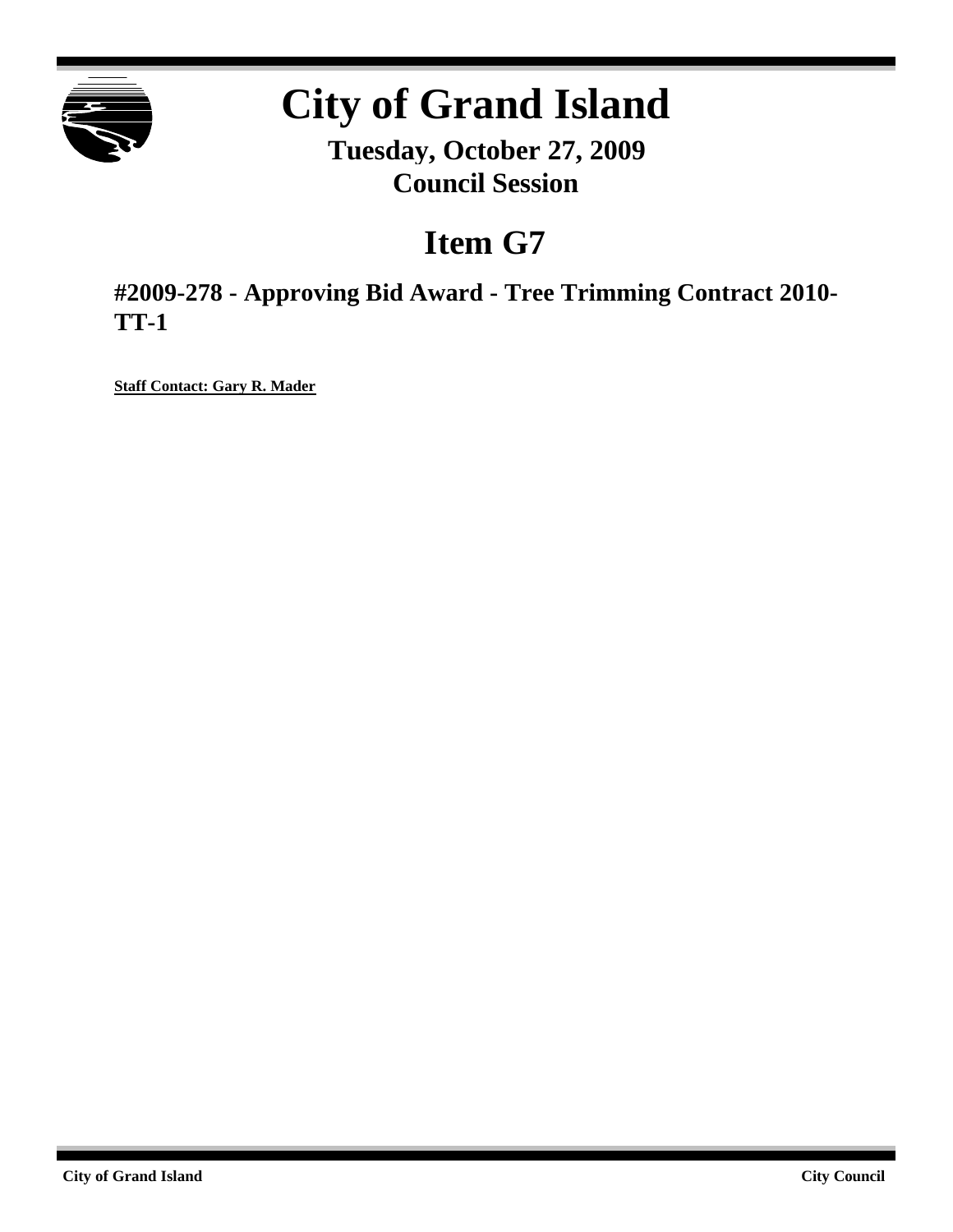# **Council Agenda Memo**

| From:           | Gary R. Mader, Utilities Director<br>Wesley Nespor, Asst. City Attorney/Purchasing |
|-----------------|------------------------------------------------------------------------------------|
| <b>Meeting:</b> | October 27, 2009                                                                   |
| Subject:        | Tree Trimming Contract 2010-TT-1                                                   |
| Item $#$ 's:    | $G-7$                                                                              |
| $Presenter(s):$ | Gary R. Mader, Utilities Director                                                  |

#### **Background**

Proper clearance between trees and power lines is very important to the safe operation and maintenance of the City's electric system. The Utilities Department has one crew dedicated to Right-of-Way maintenance and also uses the services of contractors when necessary to maintain line clearance for the over 500 miles of distribution and transmission lines. Specifications for Contract 2010-TT-1 were prepared for private contractors to provide bids for tree trimming services for the clearances needed for safe, reliable electrical service.

A drawing showing the sections to be trimmed in 2010 is attached.

### **Discussion**

The contract documents provide for trees to be trimmed from electrical circuits in 15 separate areas. The project was publicly advertised and specifications were sent to twelve potential bidders. The bids were publicly opened at 11:00 a.m. on October 15, 2009 in accordance with City Procurement Codes. Bids were received from five firms and have been checked and evaluated.

The project specifications provide that the City may select any or all sections to be awarded in this Contract, or the City may award all sections to a single Contractor, or award individual sections to multiple Contractors, whichever method provides the best and lowest overall bid.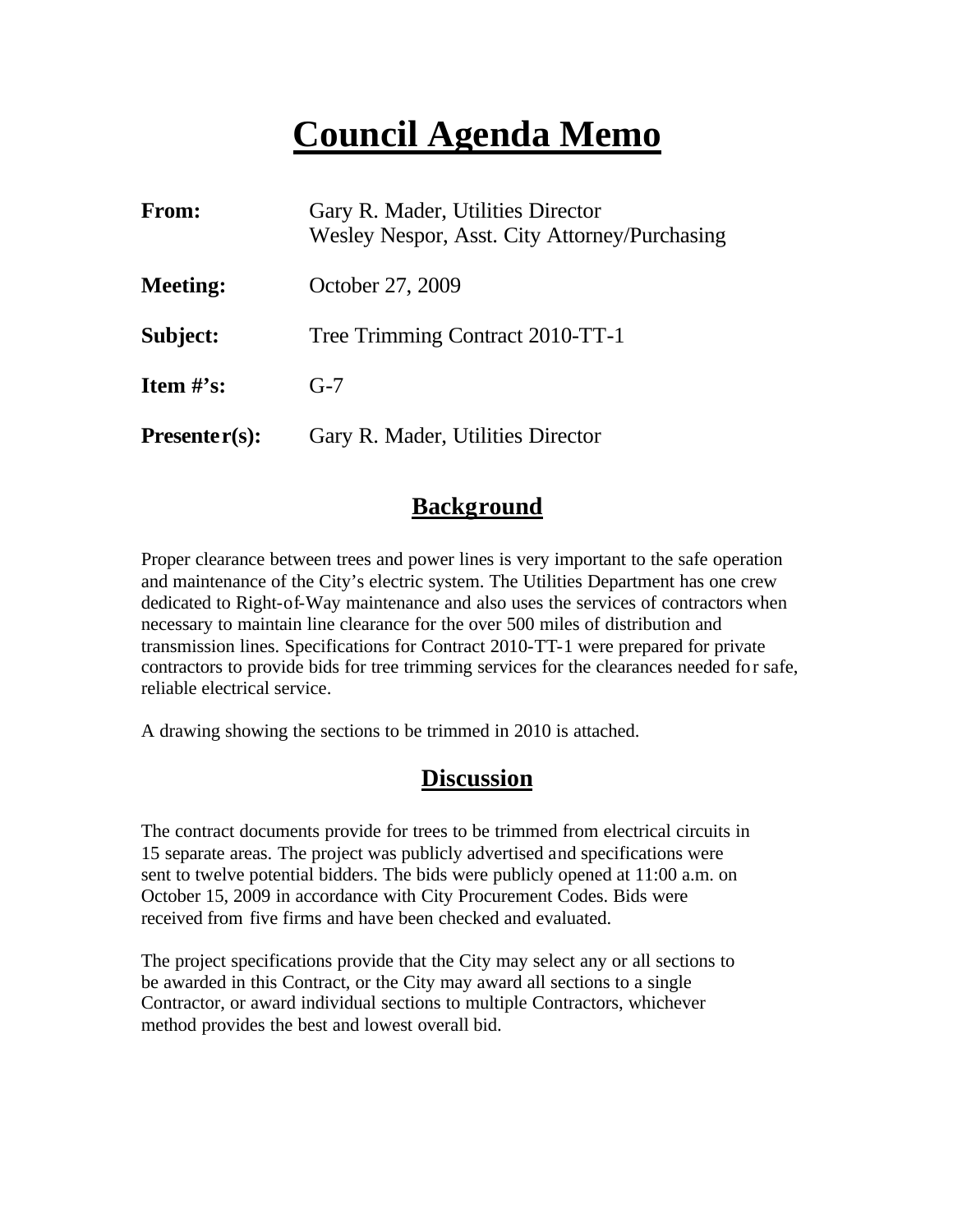|                | <b>Leetch Tree</b>      | <b>Asplundh Tree</b> | <b>Sheffield Tree</b>   | <b>Tom's Tree</b>       | <b>Wright Tree</b> |                |
|----------------|-------------------------|----------------------|-------------------------|-------------------------|--------------------|----------------|
|                | <b>Service</b>          | <b>Expert Co</b>     | <b>Service</b>          | <b>Service</b>          | <b>Service</b>     | <b>Low Bid</b> |
| <b>Section</b> | <b>Grand Island, NE</b> | Fairfax, IA          | <b>Grand Island, NE</b> | <b>Grand Island, NE</b> | Des Moines, IA     | per Section    |
|                | \$4,987.00              | \$10,888.00          | No Bid                  | No Bid                  | \$25,200.00        | \$4,987.00     |
| 2              | \$21,685.00             | \$35,551.00          | No Bid                  | No Bid                  | \$43,280.00        | \$21,685.00    |
| 3              | \$8,750.00              | \$31,807.00          | No Bid                  | No Bid                  | \$38,500.00        | \$8,750.00     |
| 4              | \$2,875.00              | \$5,575.00           | No Bid                  | \$17,500.00             | \$17,600.00        | \$2,875.00     |
| 5              | \$7,645.00              | \$18,327.00          | No Bid                  | No Bid                  | \$18,640.00        | \$7,645.00     |
| 6              | \$5,595.00              | \$27,678.00          | No Bid                  | \$16,000.00             | \$10,800.00        | \$5,595.00     |
|                | \$9,350.00              | \$16,418.00          | No Bid                  | No Bid                  | \$33,140.00        | \$9,350.00     |
| 8              | \$12,450.00             | \$56,407.00          | No Bid                  | \$28,000.00             | \$32,000.00        | \$12,450.00    |
| 9              | \$4,825.00              | \$3,649.00           | \$6,500.00              | \$5,500.00              | \$4,500.00         | \$3,649.00     |
| 10             | \$7,315.00              | \$29,217.00          | No Bid                  | \$24,000.00             | \$24,700.00        | \$7,315.00     |
| 11             | \$4,950.00              | \$8,464.00           | No Bid                  | \$17,500.00             | \$17,820.00        | \$4,950.00     |
| 12             | \$7,575.00              | \$16,845.00          | No Bid                  | \$27,000.00             | \$17,240.00        | \$7,575.00     |
| 13             | \$5,562.00              | \$6,604.00           | \$4,500.00              | \$14,000.00             | \$9,000.00         | \$4,500.00     |
| 14             | \$9,150.00              | \$32,696.00          | No Bid                  | \$15,000.00             | \$15,280.00        | \$9,150.00     |
| 15             | \$5,562.00              | \$4,219.00           | No Bid                  | \$1,400.00              | \$4,800.00         | \$1,400.00     |
| Low Section    |                         |                      |                         |                         |                    |                |
| Total          | \$102,327.00            | \$3,649.00           | \$4,500.00              | \$1,400.00              |                    | \$111,876.00   |

There were no exceptions taken by any of the Bidders and they are qualified to do the contract work. All bids were evaluated and are in compliance with the specifications.

### **Alternatives**

It appears that the Council has the following alternatives concerning the issue at hand. The Council may:

- 1. Move to approve
- 2. Refer the issue to a Committee
- 3. Postpone the issue to future date
- 4. Take no action on the issue

#### **Recommendation**

City Administration recommends that the Council award the trimming contract to individual contractors by section as provided for in the specifications in the following manner:

Leetch Tree Service of Grand Island, Sections 1,2,3,4,5,6,7,8,10,11,12, &14 in the amount of \$102,327.00; Asplundh Tree Experts of Fairfax, IA, Section 9 in the amount of \$3,649.00; Sheffield Tree Service of Grand Island, Section 13 in the amount of \$4,500.00; and Tom's Tree Service of Grand Island, Section 15 in the amount of \$1,400.00.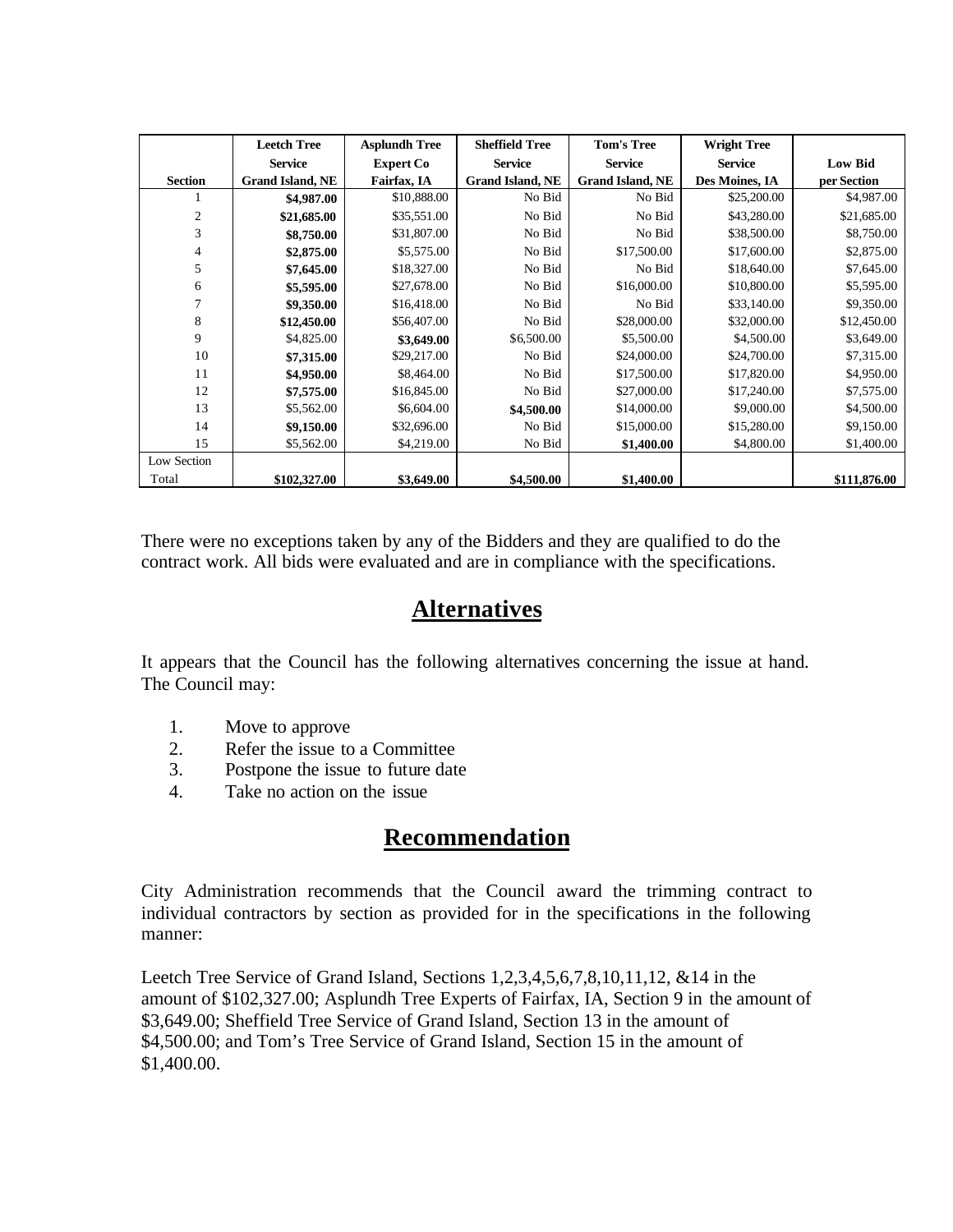The total amount to award all sections is \$111,876.00, which is less then the project estimate of \$150,000.00.

## **Sample Motion**

Move to approve the Tree Trimming Contract 2010-TT-1 to Leetch Tree Service, Asplundh Tree Expert Company, Sheffield Tree Service, and Tom's Tree Service, based upon the lowest bid for each individual section.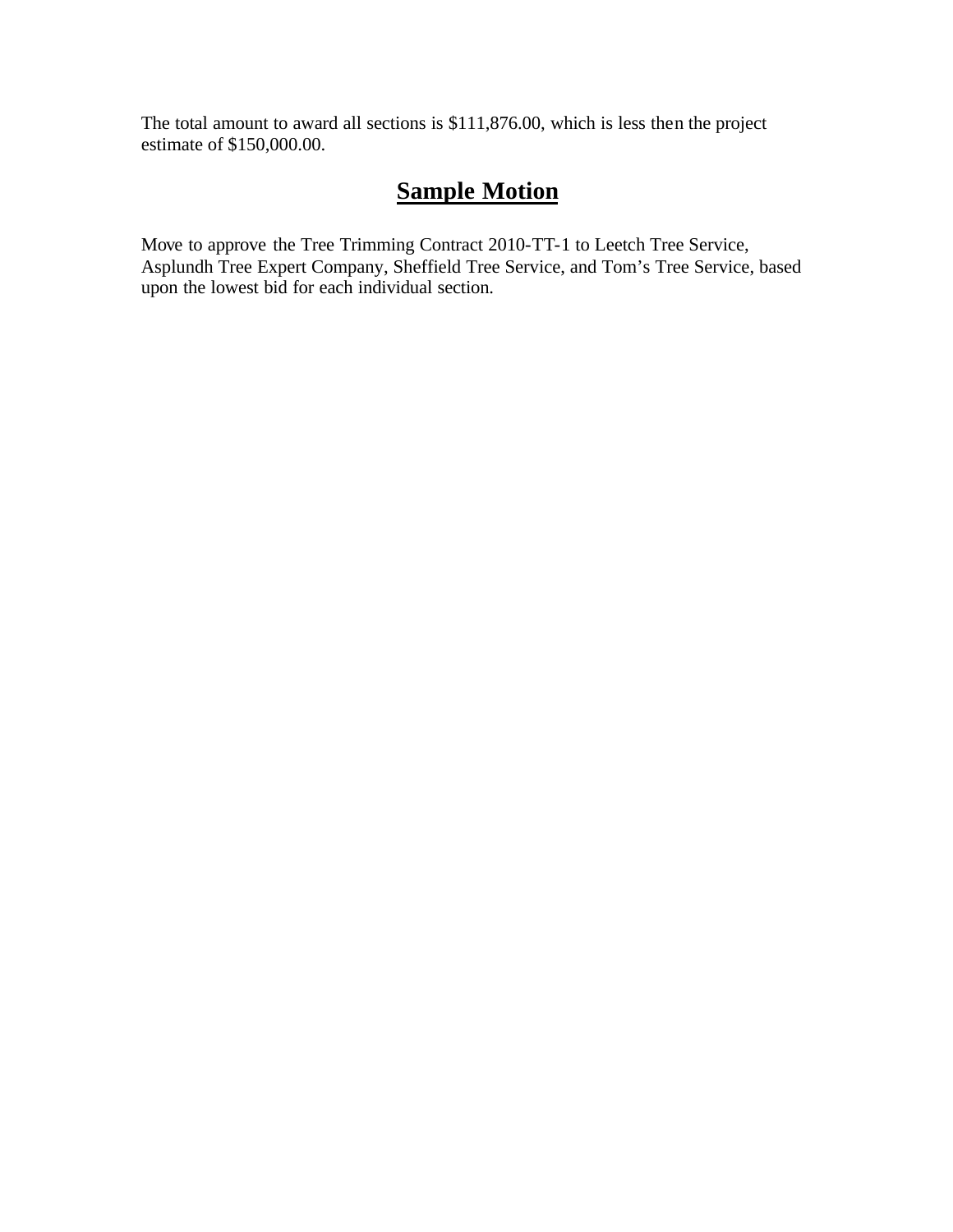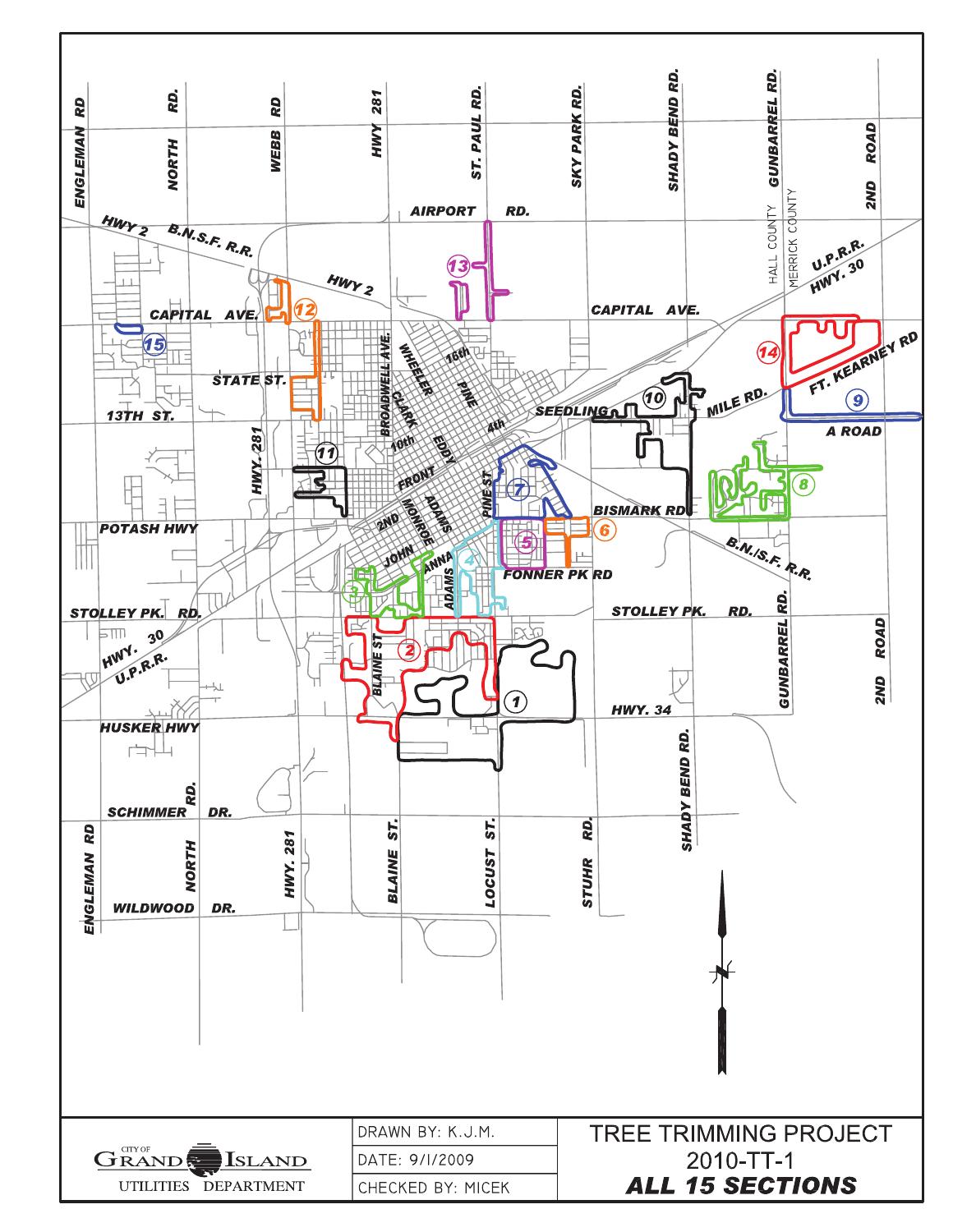#### *Purchasing Division of Legal Department* **INTEROFFICE MEMORANDUM**



Wes Nespor, Purchasing Agent

*Working Together for a Better Tomorrow, Today*

#### **BID OPENING**

| <b>BID OPENING DATE:</b>      | October 15, 2009 at 11:00 a.m.          |
|-------------------------------|-----------------------------------------|
| <b>FOR:</b>                   | <b>Tree Trimming Contract 2010-TT-1</b> |
| <b>DEPARTMENT:</b>            | <b>Utilities</b>                        |
| <b>ESTIMATE:</b>              | \$150,000.00                            |
| <b>FUND/ACCOUNT:</b>          | 520                                     |
| <b>PUBLICATION DATE:</b>      | <b>September 14, 2009</b>               |
| <b>NO. POTENTIAL BIDDERS:</b> | 11                                      |

#### **SUMMARY**

| <b>Bidder:</b>       | <b>Asplundh Tree Expert Co.</b>        | <b>Leetch Tree Service</b>    |
|----------------------|----------------------------------------|-------------------------------|
|                      | Fairfax, IA                            | <b>Grand Island, NE</b>       |
| <b>Bid Security:</b> | <b>Travelers Casualty &amp; Surety</b> | <b>Western Surety Company</b> |
| <b>Exceptions:</b>   | <b>None</b>                            | <b>None</b>                   |
| <b>Bid Price:</b>    |                                        |                               |
| <b>Section 1:</b>    | \$10,888.00                            | \$4,987.00                    |
| <b>Section 2:</b>    | \$35,551.00                            | \$21,685.00                   |
| <b>Section 3:</b>    | \$31,807.00                            | \$8,750.00                    |
| <b>Section 4:</b>    | \$5,575.00                             | \$2,875.00                    |
| <b>Section 5:</b>    | \$18,327.00                            | \$7,645.00                    |
| <b>Section 6:</b>    | \$27,678.00                            | \$5,595.00                    |
| <b>Section 7:</b>    | \$16,418.00                            | \$9,350.00                    |
| <b>Section 8:</b>    | \$56,407.00                            | \$12,450.00                   |
| <b>Section 9:</b>    | \$3,649.00                             | \$4,825.00                    |
| <b>Section 10:</b>   | \$29,217.00                            | \$7,315.00                    |
| <b>Section 11:</b>   | \$8,464.00                             | 4,950.00<br>\$                |
| <b>Section 12:</b>   | \$16,845.00                            | \$7,575.00                    |
| <b>Section 13:</b>   | \$6,604.00                             | 5,562.00<br>\$                |
| <b>Section 14:</b>   | \$32,696.00                            | \$9,150.00                    |
| <b>Section 15:</b>   | \$4,219.00                             | \$5,562.00                    |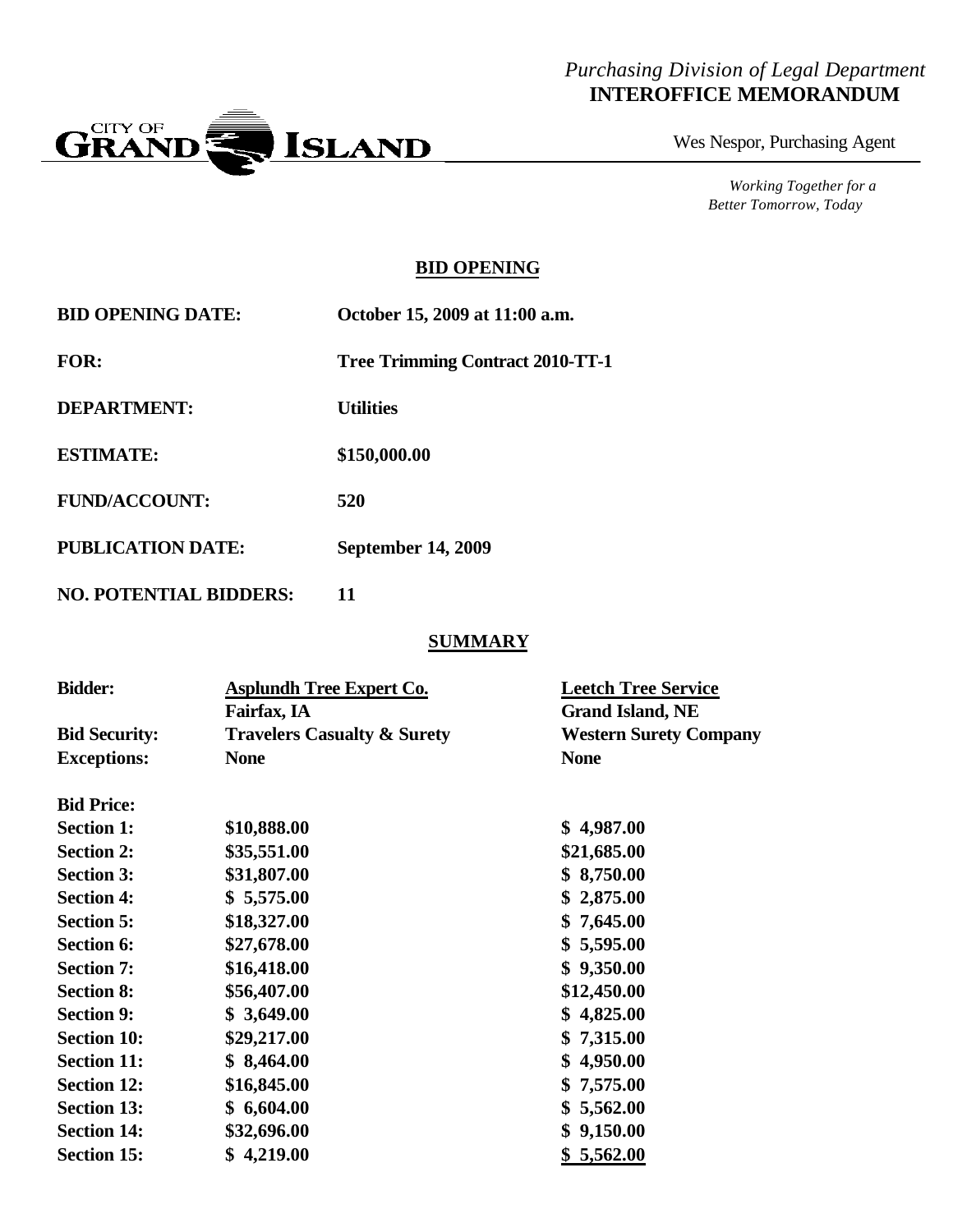| <b>Bidder:</b>       | <b>Sheffield Tree Service</b> | <b>Wright Tree Service</b>       |
|----------------------|-------------------------------|----------------------------------|
|                      | <b>Grand Island, NE</b>       | <b>West Des Moines, IA</b>       |
| <b>Bid Security:</b> | <b>Western Surety Company</b> | <b>Merchants Bonding Company</b> |
| <b>Exceptions:</b>   | <b>None</b>                   | <b>None</b>                      |
| <b>Bid Price:</b>    |                               |                                  |
| <b>Section 1:</b>    | No Bid                        | \$25,200.00                      |
| <b>Section 2:</b>    | No Bid                        | \$43,280.00                      |
| <b>Section 3:</b>    | No Bid                        | \$38,500.00                      |
| <b>Section 4:</b>    | No Bid                        | \$17,600.00                      |
| <b>Section 5:</b>    | No Bid                        | \$18,640.00                      |
| <b>Section 6:</b>    | No Bid                        | \$10,800.00                      |
| <b>Section 7:</b>    | No Bid                        | \$33,140.00                      |
| <b>Section 8:</b>    | No Bid                        | \$32,000.00                      |
| <b>Section 9:</b>    | \$6,500.00                    | \$4,500.00                       |
| <b>Section 10:</b>   | No Bid                        | \$24,700.00                      |
| <b>Section 11:</b>   | No Bid                        | \$17,820.00                      |
| <b>Section 12:</b>   | No Bid                        | \$17,240.00                      |
| <b>Section 13:</b>   | \$4,500.00                    | \$9,000.00                       |
| <b>Section 14:</b>   | No Bid                        | \$15,280.00                      |
| <b>Section 15:</b>   | No Bid                        | \$4,800.00                       |
| <b>Total Price:</b>  | \$11,000.00                   | \$312,500.00                     |

**Total Price: \$304,345.00 \$118,276.00**

| <b>Bidder:</b>       | <b>Tom's Tree Service</b>          |
|----------------------|------------------------------------|
|                      | <b>Grand Island, NE</b>            |
| <b>Bid Security:</b> | <b>Old Republic Surety Company</b> |
| <b>Exceptions:</b>   | <b>None</b>                        |
| <b>Bid Price:</b>    |                                    |
| <b>Section 1:</b>    | No Bid                             |
| <b>Section 2:</b>    | No Bid                             |
| <b>Section 3:</b>    | No Bid                             |
| <b>Section 4:</b>    | \$17,500.00                        |
| <b>Section 5:</b>    | No Bid                             |
| <b>Section 6:</b>    | \$16,000.00                        |
| <b>Section 7:</b>    | No Bid                             |
| <b>Section 8:</b>    | \$28,000.00                        |
| <b>Section 9:</b>    | \$5,500.00                         |
| <b>Section 10:</b>   | \$24,000.00                        |
| <b>Section 11:</b>   | \$17,500.00                        |
| <b>Section 12:</b>   | \$27,000.00                        |
| <b>Section 13:</b>   | \$14,000.00                        |
|                      |                                    |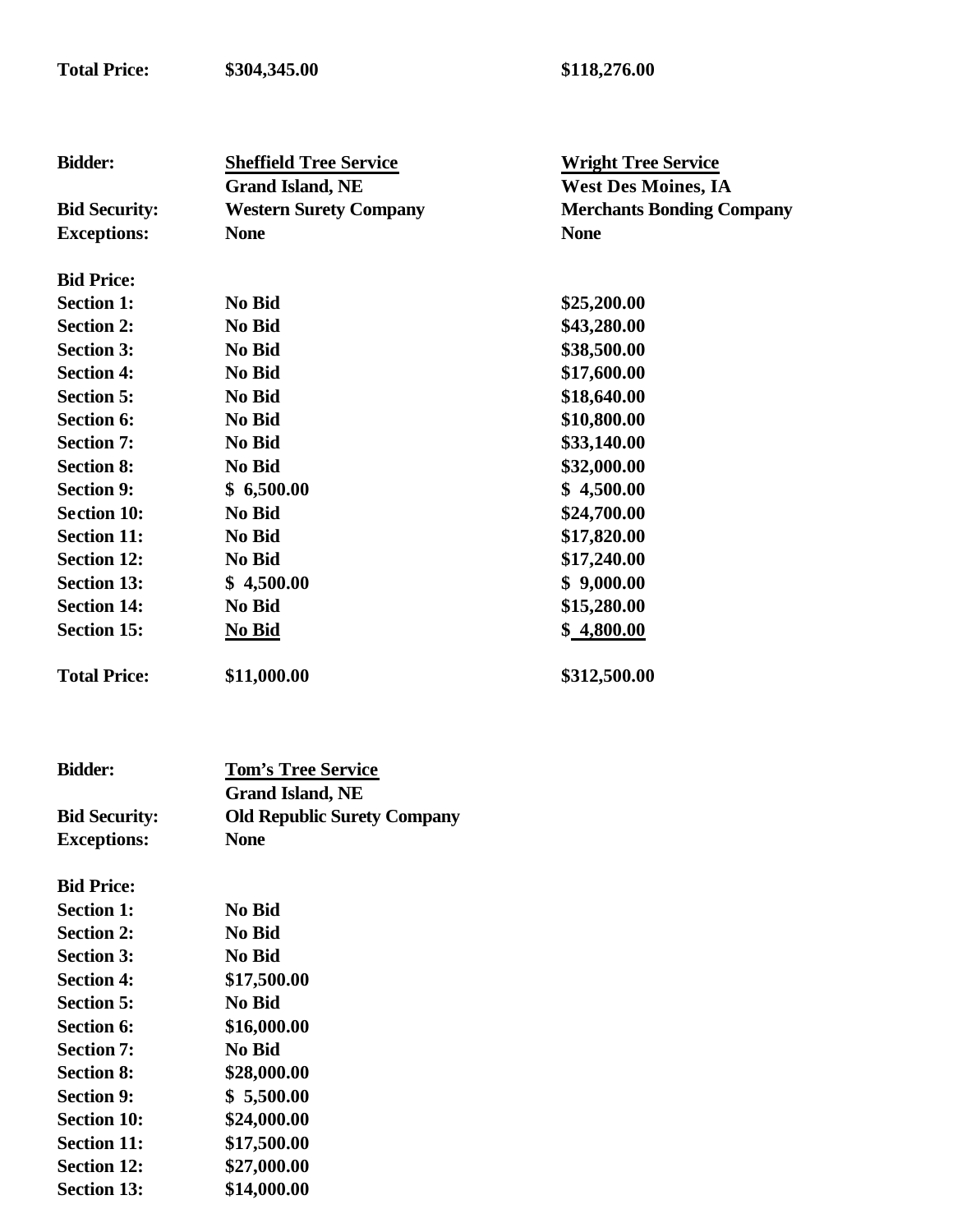| <b>Section 14:</b> | \$15,000.00 |
|--------------------|-------------|
| <b>Section 15:</b> | \$1,400.00  |
|                    |             |

**Total Price: \$165,900.00**

cc: Gary Mader, Utilities Director Bob Smith, Assist. Utilities Director Dale Shotkoski, City Attorney Wes Nespor, Purchasing Agent Tom Barnes, Eng. Mgr.

Jeff Pederson, City Administrator Pat Gericke, Utilities Admin. Assist.

**P1369**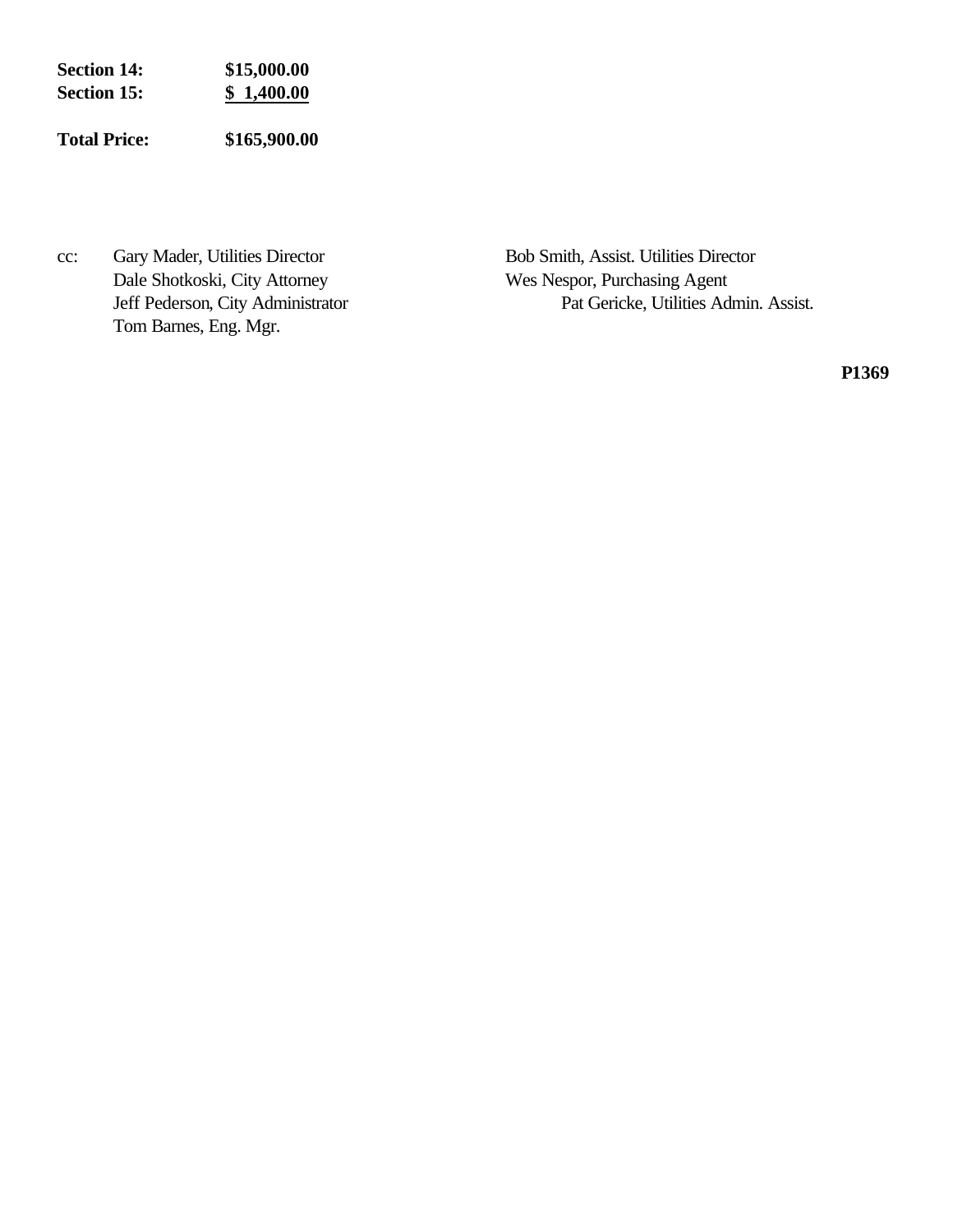#### R E S O L U T I O N 2009-278

WHEREAS, the City of Grand Island invited sealed bids for Tree Trimming Project 2010- TT-1 for the Utilities Department, according to the plans and specifications on file with the Utilities Department; and

WHEREAS, on October 15, 2009, bids were received, opened and reviewed; and

WHEREAS, the requested work has been divided into 15 sections in order to achieve the best and lowest cost, and to expedite the completion of the work; and

WHEREAS, Leetch Tree Service of Grand Island, Nebraska, submitted a bid in accordance with the terms of the advertisement of bids and the plans and specifications and all other statutory requirements contained therein, such bid being in the amount of \$102,327.00 for Sections 1, 2, 3, 4, 5, 6, 7, 8, 10, 11, 12, and 14 of the contract; and

WHEREAS, Asplundh Tree Experts of Fairfax, Iowa, submitted a bid in accordance with the terms of the advertisement of bids and the plans and specifications and all other statutory requirements contained therein, such bid being in the amount of \$3,649.00 for Section 9 of the contract; and

WHEREAS, Sheffield Tree Service of Grand Island, Nebraska, submitted a bid in the accordance with the terms of the advertisement of bids and the plans and specifications and all other statutory requirements contained therein, such bid being in the amount of \$4,500.00 for Section 13 of the contract; and

WHEREAS, Tom's Tree Service of Grand Island, Nebraska, submitted a bid in accordance with the terms of the advertisement of bids and the plans and specifications and all other statutory requirement contained therein, such bid being in the amount of \$1,400.00 for Section 15 of the contract; and

WHEREAS, the combined total of the lowest bids for the above listed fifteen sections represents the lowest responsible bid for said project.

NOW, THEREFORE, BE IT RESOLVED BY THE MAYOR AND COUNCIL OF THE CITY OF GRAND ISLAND, NEBRASKA, that:

1. The bid of Leetch Tree Service of Grand Island, Nebraska, in the amount of \$102,327.00 for Sections 1, 2, 3, 4, 5, 6, 7, 8, 10, 11, 12, and 14 of the contract is hereby approved as the lowest responsive bid submitted for those sections.

2. The bid of Asplundh Tree Experts of Willow Grove, Pennsylvania, in the amount of \$3,649.00 for Section 9 of the contract is hereby approved as the lowest responsive bid submitted for this section.

> Approved as to Form  $\overline{p}$ October 22, 2009 **¤** City Attorney